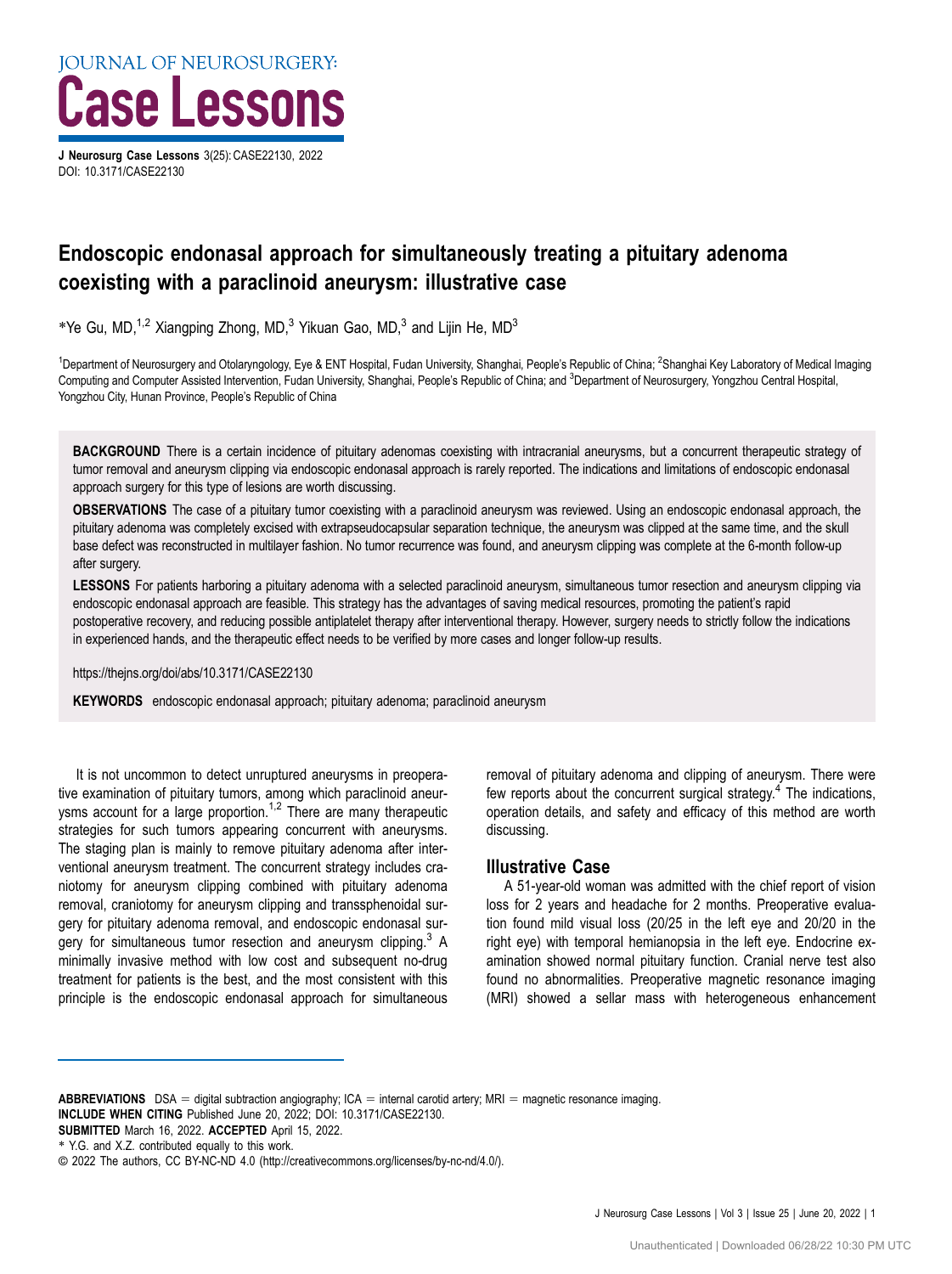$2.2 \times 2.5$  cm and a lesion suspicious for an aneurysm. Digital subtraction angiography (DSA) confirmed a paraclinoid aneurysm measuring 3.5 mm in the neck and 2.2 mm in the body, with the dome pointing medially and inferiorly. After comprehensive consideration of the patient's economic situation, acceptance of craniotomy, postoperative treatment compliance, and the characteristics of the lesion itself, we recommended the endoscopic endonasal approach for simultaneous resection of the tumor and clipping of the aneurysm.

### Operative Technique

After inducing general anesthesia and preparing navigation, the patient was placed supine with the vertex of the head moved slightly to the left and face slightly turned to the right. The head was fixed with a three-pin holder. Surgical exposure for pituitary adenoma, using a 0°, 18 cm  $\times$  4 mm rigid endoscope (Karl Storz), was performed as described before. The neuronavigation (Excelim-04 Image Guide System, Fudan Digital Medical Co.) was used when necessary. A pedicle nasoseptal flap on the right side was harvested and stored in the nasopharynx in routine fashion. After routinely opening the sellar floor for pituitary adenoma surgery, the bone of the internal carotid artery (ICA) protuberance on the left side was removed totally for clearly exposing the paraclival ICA. The next key step was removing the lingual process of sphenoid bone and flattening the bone around the petroclival fissure, which made room for proximal ICA control for the clipping. The bone window was extended to the tuberculum sellae, and the superior intercavernous sinus was exposed. The sellar dura was cut in a cruciate manner, the boundary between tumor and normal gland was found on the right, and the dissection continued in the extrapseudocapsular space from right to left and from bottom to top. The tumor texture was soft, so the pseudocapsular was not kept intact. The dome of aneurysm was recognized in the upper left corner with reddish appearance, so dissection and aspiration was performed gently and meticulously. The normal gland was mainly positioned in upper right side in this patient. The next step involved coagulating and cutting the superior intercavernous sinus and opening the suprasellar dura. Prior to entering the subarachnoid space to expose the aneurysm neck, the paraclival ICA was controlled with a temporal clip (a straight FT 260 T Yasargil clip). Then the optic nerve, superior hypophysial arteries, and ophthalmic artery were exposed to find the aneurysm. The supraclinoid segment of ICA was exposed for distal control. The dura covering the dome of the aneurysm was not cut. A straight FT 710 T Yasargil clip was applied using Yasargil pistol-grip applying forceps (B. Braun, Aesculap) to clip the aneurysm, and the distal end of the blade was seen clearly without any additional trapping. The left optic nerve, superior hypophysial arteries, and ophthalmic artery were intact. The temporal clip was removed and venous bleeding handled with Surgiflo. Multilayer reconstruction was completed with fat harvested from the right thigh, Duragen, fascia lata, and nasoseptal flap layer by layer. After surgery, fibrin sealant was placed around the nasoseptal flap. The sphenoid sinus was filled with iodoform gauze. The patient had an uneventful recovery and was discharged a week after surgery. The postoperative MRI showed total tumor removal, and computed tomography angiography demonstrated complete occlusion without any aneurysm neck residue and parent artery stenosis. No endocrine replacement therapy was required (Figs. 1 and [2;](#page-2-0) [Video 1\)](https://vimeo.com/703303858).

VIDEO 1. Clip showing surgical procedure. [Click here](https://vimeo.com/703303858) to view.

## **Discussion**

### **Observations**

Endoscopic endonasal clipping of intercranial aneurysms, which has been shown to be feasible in many anatomical studies and clinical applications, $5-14$  $5-14$  $5-14$  is not the principal strategy of the aneurysmclipping surgery. Meanwhile, among the reports of planned endoscopic endonasal clipping surgery, paraclinoid aneurysm accounted



FIG. 1. Preoperative MRI (A and B) showed a sellar mass with heterogeneous enhancement  $2.2 \times 2.5$  cm. Preoperative DSA (C and D) confirmed a paraclinoid aneurysm measuring 3.5 mm in neck and 2.2 mm in body, with the dome pointed medially and inferiorly. The arrows indicate the location of the aneurysm. Postoperative MRI (E and F) demonstrated total tumor removal. Postoperative computed tomography angiography (G and H) demonstrated total aneurysm clipping without parent vessel stenosis.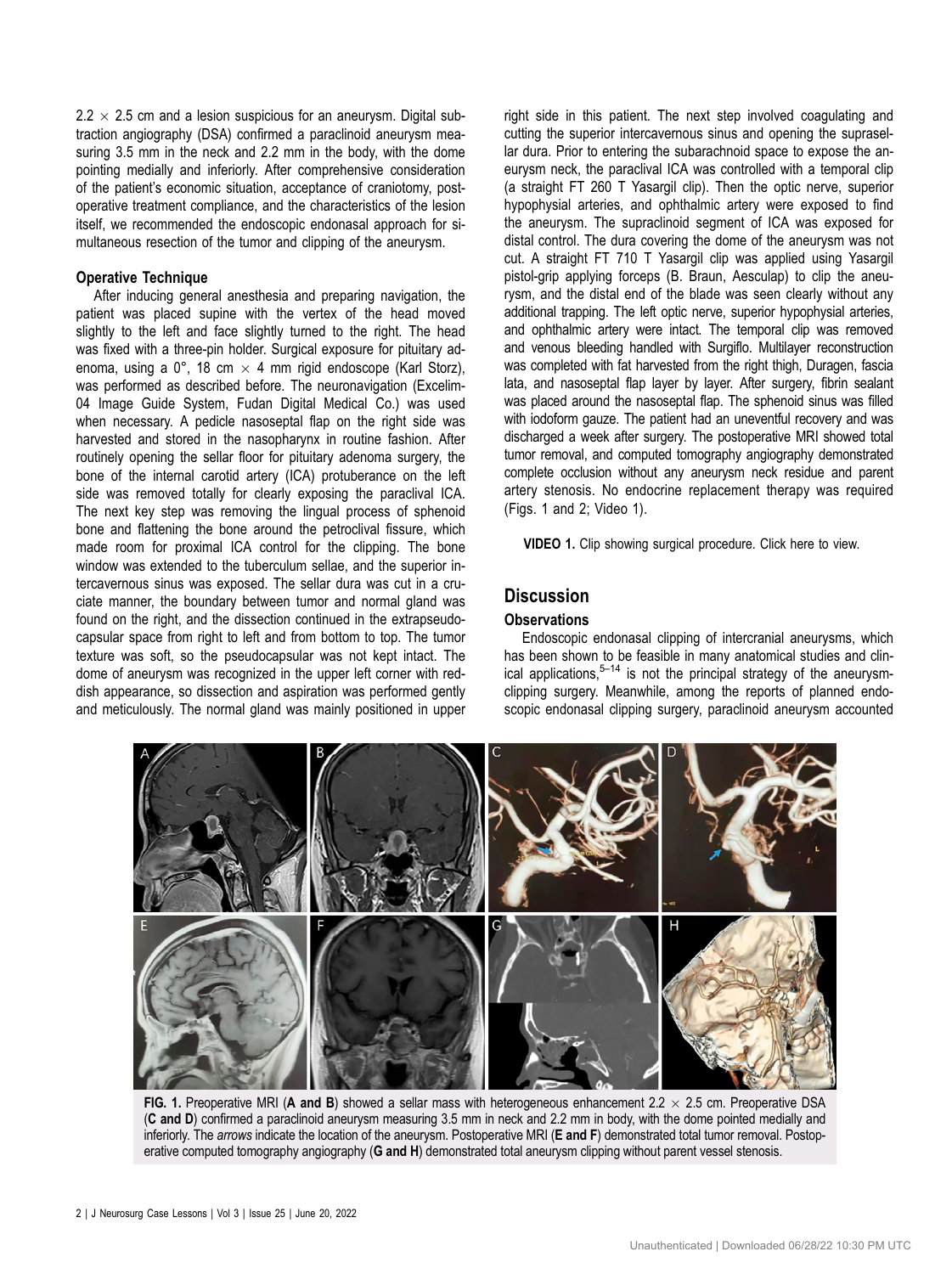<span id="page-2-0"></span>

FIG. 2. Intraoperative view after tumor removal and aneurysm clipping.  $An =$  aneurysm;  $ON =$  optic nerve; SHA  $=$  superior hypophyseal artery.

for most.[6,9](#page-3-0) Nowadays, endovascular surgery is developing rapidly in the treatment of paraclinoid aneurysms, most of which are treated by interventional therapy, but it is expensive and requires long-term antiplatelet therapy after the operation. A small number of patients who are not suited for endovascular surgery or cannot afford it choose transcranial clipping. Surgical corridors include ipsilateral and contralateral approaches. Ipsilateral approaches require complex manipulations such as exposing the cervical ICA and removing the anterior clinoid process, whereas contralateral approaches have poor control over the proximal end of the parent artery. Paraclinoid aneurysms are always a challenge for microsurgical clipping. With the advantages of a panoramic view of aneurysm, direct route to the aneurysm and parent artery, avoidance of brain retraction, better cosmetic effect, and easy proximal control of the ICA, endoscopic endonasal clipping has been reported as an alternative approach for clipping paraclinoid aneurysms.

The previous reports were mainly pure aneurysm clipping without combined lesions. In the present case, the interaction effects between pituitary adenoma and paraclinoid aneurysm should be comprehensively contemplated. Considering the effect caused by aneurysm to pituitary adenoma, the paraclinoid aneurysm contacted the pituitary tumor but did not occupy the route to expose the tumor, so securing the aneurysm should be done prior to resecting tumor to prevent intraoperative rupture. We achieved satisfactory space for proximal control after removing the bone embracing the paraclival ICA and rehearsing temporary trapping. Removal of the lingual process and petrous process of the sphenoid bone was the crucial step for acquiring adequate room for temporary occlusion. Generally, in larger medial carotid aneurysms, the best segment of the carotid for proximal occlusion was thought to be the cavernous segment, while opening the cavernous sinus may cause massive venous bleeding. We took the extracavernous segment of ICA as the occlusive site, which was helpful for reducing bleeding from the cavernous sinus. The branches of the trigeminal nerve, gasserian ganglion, abducens nerve, and ICA were not in danger if the dura posterior to lingual process and petroclival fissure were kept intact, as cautioned in anatomical study.<sup>5</sup> In the case of pituitary adenomas invading the cavernous sinus, the extradural paraclival ICA

exposure cannot be omitted because using the cavernous segment of ICA as the site of proximal occlusion may result in cranial nerve injury, and this site can only be exposed after resection of most of the tumor, which is not a good option for preventing aneurysm rupture during surgery.

Considering the effect caused by pituitary adenoma to aneurysm, the endoscopic endonasal clipping may require pituitary gland transposition in the absence of pituitary adenoma, which is also a complex procedure, but in combined tumor surgery, removal of the tumor provides room for clipping the aneurysm as needed. We did not open the dura covering the dome of the aneurysm as described in the first report of endoscopic endonasal clipping of paraclinoid aneurysm by Kassam et al., $^{13}$  because after removing tumor, the dura edge was proper for clipping and further dissection of dura only involved more risk. In summary, exposure of the paraclival ICA, tumor removal, and aneurysm clipping should be completed step by step. At the end of the operation, the clip breached level of base reconstruction in solo tumor resection. The end of the clip was wrapped by multilayer reconstruction performed without cerebrospinal fluid leakage. The principles of aneurysm clipping were also obeyed in endoscopic endonasal clipping: (1) ability to gain proximal and distal control, (2) exposure of vessels and their respective perforators, and (3) possibility of clip placement, as described before.

In reports of a pituitary adenoma coexisting with an aneurysm, the rates have ranged from 2.3% to  $8.3\%$ .<sup>1,2,15</sup> Endoscopic endonasal clipping is not suitable for all aneurysms. Medial and inferior projection with not large size are indications for endoscopic endonasal clipping. The limitations of the procedure include difficulty in exposing the neck of aneurysms projecting laterally, difficulty in large aneurysms hindering visualization and control of the aneurysm neck and the distal ICA, and impossibility of bypass. However, rup-tured aneurysms are not contraindications.<sup>[11](#page-3-0),[16](#page-3-0),[17](#page-3-0)</sup> The most common postoperative complications were cerebrospinal fluid leak, stroke, meningitis, and transient hemiparesis.<sup>[7](#page-3-0)</sup>

The drawbacks in our treatment included MRI of the wall not be-ing performed to assess the likelihood of aneurysm rupture<sup>[18](#page-3-0)</sup> and intraoperative endoscopic fluorescence not being available to confirm whether the clipping was complete and whether the parent artery was unobstructed.

#### Lessons

The advantages of personalized therapy have been introduced by technological advances. When confronted with pituitary adenoma coincidental with paraclinoid aneurysm, in a team that harbors the experience of the endoscopic endonasal approach and cerebrovascular surgery, owns adequate instruments and equipment, and ensures that patient selection is made with extreme caution, surgery for small, superiorly or medially projecting aneurysms could be best achieved with endoscopic endonasal tumor removal and aneurysm clipping. This strategy has the advantage of saving medical resources, promoting a patient's rapid postoperative recovery, and reducing possible antiplatelet therapy after interventional therapy.

### Acknowledgments

This work was sponsored by Hunan Provincial Health Commission (202204045210).